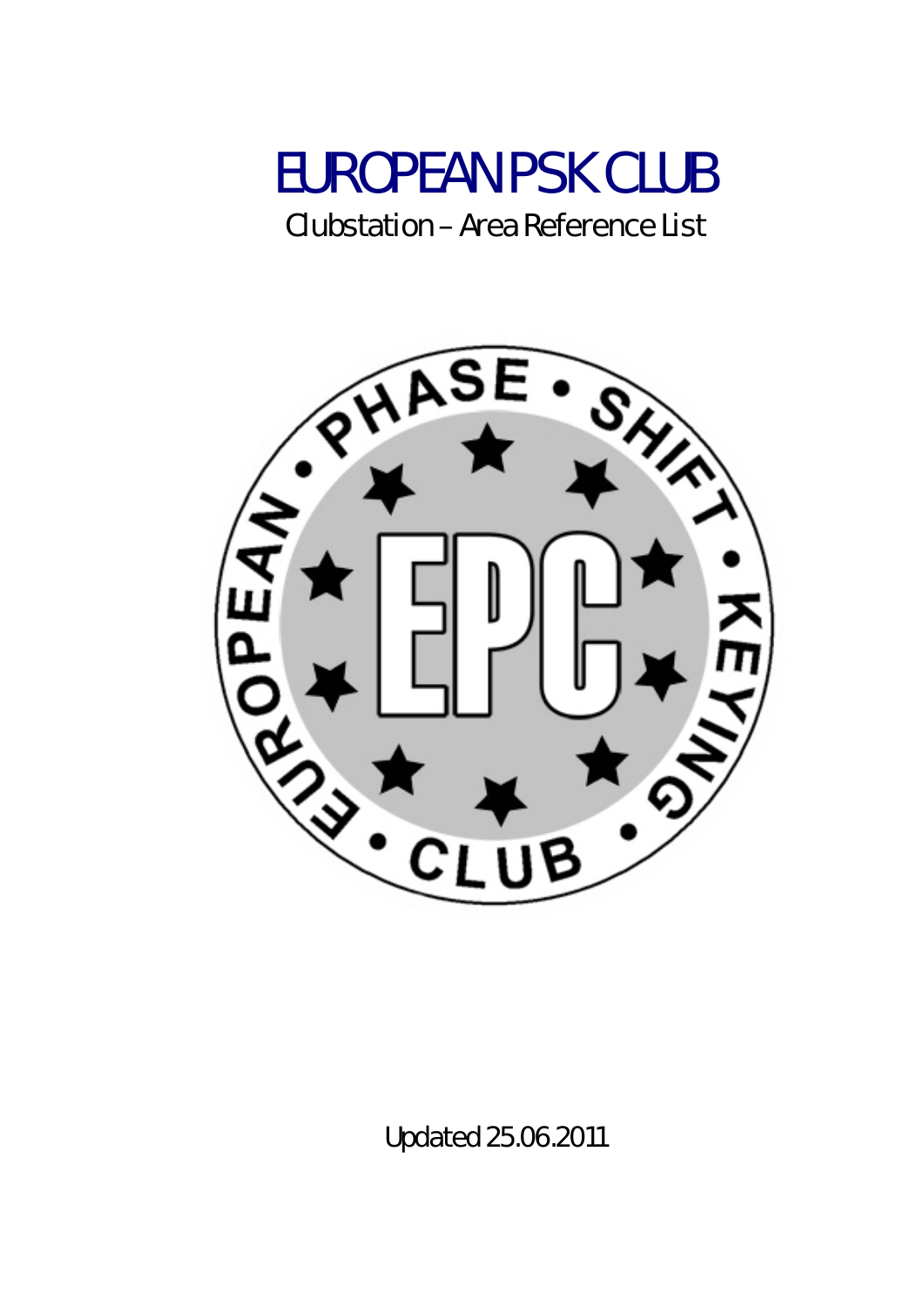| <b>EPC # 1000</b> | <b>MMØEPC</b>   |                  |               |                                   |
|-------------------|-----------------|------------------|---------------|-----------------------------------|
| Date Begin        | <b>Date End</b> | Area             | Operator      | <b>Remarks</b>                    |
| 18.10.2006        |                 | <b>SC16</b>      | <b>MMØDFV</b> |                                   |
| 19.05.2007        | 20.05.2007      | SC <sub>21</sub> | <b>MMØDFV</b> |                                   |
| 09.06.2007        | 10.06.2007      | SC <sub>21</sub> | <b>MMØDFV</b> | /mm in $1075$                     |
| 08.07.2007        | 08.07.2007      | <b>SC22</b>      | <b>MMØDFV</b> | Strathclyde Country Park          |
| 02.05.2009        | 02.05.2009      | <b>SC11</b>      | <b>MMØDFV</b> | nr Ballageich Hill                |
| 16.05.2009        | 17.05.2009      | SC31             | <b>MMØDFV</b> |                                   |
| 13.06.2009        | 13.06.2009      | SC <sub>30</sub> | <b>MMØDFV</b> | WAB NS49, WFF:<br>GFF0029, JO76SC |

| EPC $# 1200$ | <b>DLØEPC</b> |             |                    |                |
|--------------|---------------|-------------|--------------------|----------------|
| Date Begin   | Date End      | Area        | Operator           | <b>Remarks</b> |
| 20.11.2006   |               | GM22        | DL1BBO             |                |
| 01.05.2007   | 30.06.2007    | GM22        | DL <sub>6</sub> CL |                |
| 17.03.2008   | 20.03.2008    | GM23        | DL2KXA             |                |
| 21.03.2008   | 21.03.2008    | <b>GM40</b> | DL2KXA             |                |
| 22.03.2008   | 22.03.2008    | GM05        | DL2KXA             |                |
| 23.03.2008   | 24.03.2008    | <b>GM40</b> | DL2KXA             |                |
| 25.03.2008   | 31.03.2008    | GM23        | DL2KXA             |                |
| 01.09.2008   | 31.10.2008    | GM22        | DL6CL              |                |

| EPC # 1500 | <b>DKØEPC</b>   |                 |              |                |
|------------|-----------------|-----------------|--------------|----------------|
| Date Begin | <b>Date End</b> | Area            | Operator     | <b>Remarks</b> |
| 01.02.2007 | 14.06.2010      | GM07            | DK5UR        |                |
| 15.06.2010 |                 | DE.HE.GI (GM13) | DK5UR        |                |
| 01.04.2007 | 30.04.2007      | GM23            | DL2KXA       |                |
| 15.05.2007 | 30.06.2007      | GM16            | <b>DK1IO</b> |                |
| 01.07.2007 | 14.07.2007      | GM31            | DO9FB        |                |
| 03.08.2007 | 13.09.2007      | GM07            | DH9KS        |                |
| 14.09.2007 | 30.09.2007      | GM34            | DG5MH        |                |
| 01.08.2008 | 31.08.2008      | GM19            | DF5WW        |                |
| 07.04.2009 | 30.04.2009      | GM15            | DL5SZB       |                |
| 01.06.2010 | 30.06.2010      | DE.NS.CL (GM40) | DH6BH        |                |
| 01.01.2011 | 17.01.2011      | DE.NS.CL (GM40) | DH6BH        |                |

| $\mathsf{L}\mathsf{P}\mathsf{C}\ \#$ 1600 $\mathsf{L}\mathsf{P}\mathsf{C}$ | <b>MNØEPC</b> |                  |          |                |
|----------------------------------------------------------------------------|---------------|------------------|----------|----------------|
| Date Begin                                                                 | Date End      | Area             | Operator | <b>Remarks</b> |
| 03.02.2007                                                                 | 28.02.2007    | NI17             | GIØHWO   |                |
| 01.03.2008                                                                 | 31.03.2008    | NI <sub>07</sub> | GI7OMY   |                |

| EPC # 1700 | <b>MSØEPC</b> |                  |                               |                                |
|------------|---------------|------------------|-------------------------------|--------------------------------|
| Date Begin | Date End      | Area             | Operator                      | <b>Remarks</b>                 |
| 11.04.2007 |               | <b>SC16</b>      | <b>MMØDFV</b>                 |                                |
| 28.07.2007 | 29.07.2007    | SC <sub>04</sub> | <b>MMØGDL</b>                 | Isle of Islay                  |
| 28.07.2007 | 27.07.2008    | SC <sub>04</sub> | MMØGDL, GMØWRR<br>and MMØDFV  | Isle of Colonsay               |
| 04.04.2009 | 04.04.2009    | SC <sub>04</sub> | <b>MMØDFV</b>                 | Isle of Gigha                  |
| 04.06.2011 | 04.06.2011    | UK.SC.NA (SC21)  | MMØDFV, GMØWRR,<br>and GMØEZP | Great Cumbrae<br><b>Island</b> |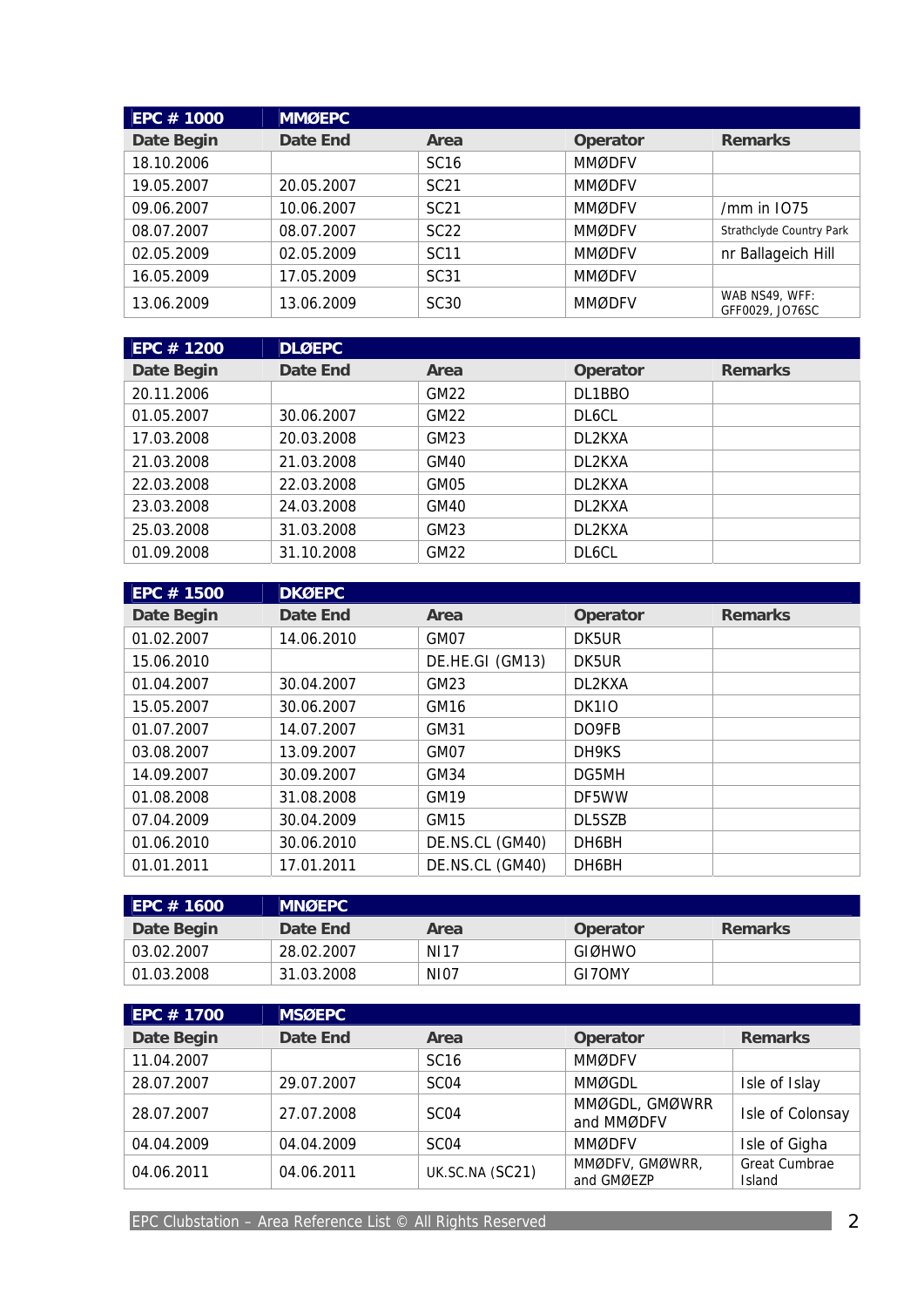| $EPC \# 1800$ | <b>DFØEPC</b> |      |          |                |
|---------------|---------------|------|----------|----------------|
| Date Begin    | Date End      | Area | Operator | <b>Remarks</b> |
| 03.05.2007    |               | GM34 | DK1MFI   |                |
| 09.01.2008    | 29.02.2008    | GM23 | DL2KXA   |                |

| EPC $# 1900$ | <b>DAØEPC</b> |                  |                 |                |
|--------------|---------------|------------------|-----------------|----------------|
| Date Begin   | Date End      | Area             | <b>Operator</b> | <b>Remarks</b> |
| 21.05.2007   |               | <b>GM30</b>      | DG3RCE          |                |
| 01.08.2007   | 07.08.2007    | GM23             | DL2KXA          |                |
| 08.08.2007   | 12.08.2007    | GM03             | DL2KXA          |                |
| 13.08.2007   | 31.08.2007    | GM23             | DL2KXA          |                |
| 09.02.2008   | 01.03.2008    | GM <sub>16</sub> | <b>DK1IO</b>    |                |

| EPC # 2000 | <b>GB1EPC</b> |                  |               |                |
|------------|---------------|------------------|---------------|----------------|
| Date Begin | Date End      | Area             | Operator      | <b>Remarks</b> |
| 01.06.2007 | 28.06.2007    | SC <sub>16</sub> | <b>MMØDFV</b> |                |
| 01.06.2010 | 28.06.2010    | SC <sub>16</sub> | <b>MMØDFV</b> |                |

| EPC # 2100        | <b>DRØ1EPC</b> |             |          |                |
|-------------------|----------------|-------------|----------|----------------|
| <b>Date Begin</b> | Date End       | Area        | Operator | <b>Remarks</b> |
| 10.06.2007        | 09.06.2008     | GM23        | DL2KXA   |                |
| 10.06.2007        | 10.06.2007     | GM07        | DL2KXA   |                |
| 11.06.2007        | 13.06.2007     | <b>GM17</b> | DL2KXA   |                |
| 15.06.2007        | 15.06.2007     | GM30        | DL2KXA   |                |
| 16.06.2007        | 25.06.2007     | GM38        | DL2KXA   |                |
| 27.07.2007        | 29.07.2007     | GM24        | DL2KXA   |                |
| 01.08.2007        | 31.08.2007     | GM30        | DG3RCE   |                |
| 01.10.2007        | 31.10.2007     | GM02        | DL7AUB   |                |
| 09.01.2008        | 29.02.2008     | GM34        | DK1MFI   |                |
| 17.03.2008        | 31.03.2008     | <b>GM22</b> | DL1BBO   |                |

| EPC # 2200' | <b>UPØEPC</b> |      |          |                |
|-------------|---------------|------|----------|----------------|
| Date Begin  | Date End      | Area | Operator | <b>Remarks</b> |
| 28.07.2007  |               | ---- | UN1EE    |                |

| EPC $#2300$ | <b>MØEPC</b>    |             |          |                |
|-------------|-----------------|-------------|----------|----------------|
| Date Begin  | <b>Date End</b> | Area        | Operator | <b>Remarks</b> |
| 07.08.2007  | 31.08.2007      | <b>EN17</b> | M5PLY    |                |
| 10.09.2007  | 30.09.2007      | <b>EN24</b> | G6CSY    |                |
| 01.10.2007  | 31.10.2007      | <b>EN82</b> | G4OWG    |                |
| 01.11.2007  | 30.11.2007      | <b>EN16</b> | GØDJA    |                |
| 01.12.2007  | 31.01.2008      | <b>EN81</b> | G7OGX    |                |
| 01.03.2009  | 31.03.2009      | <b>EN81</b> | G7OGX    |                |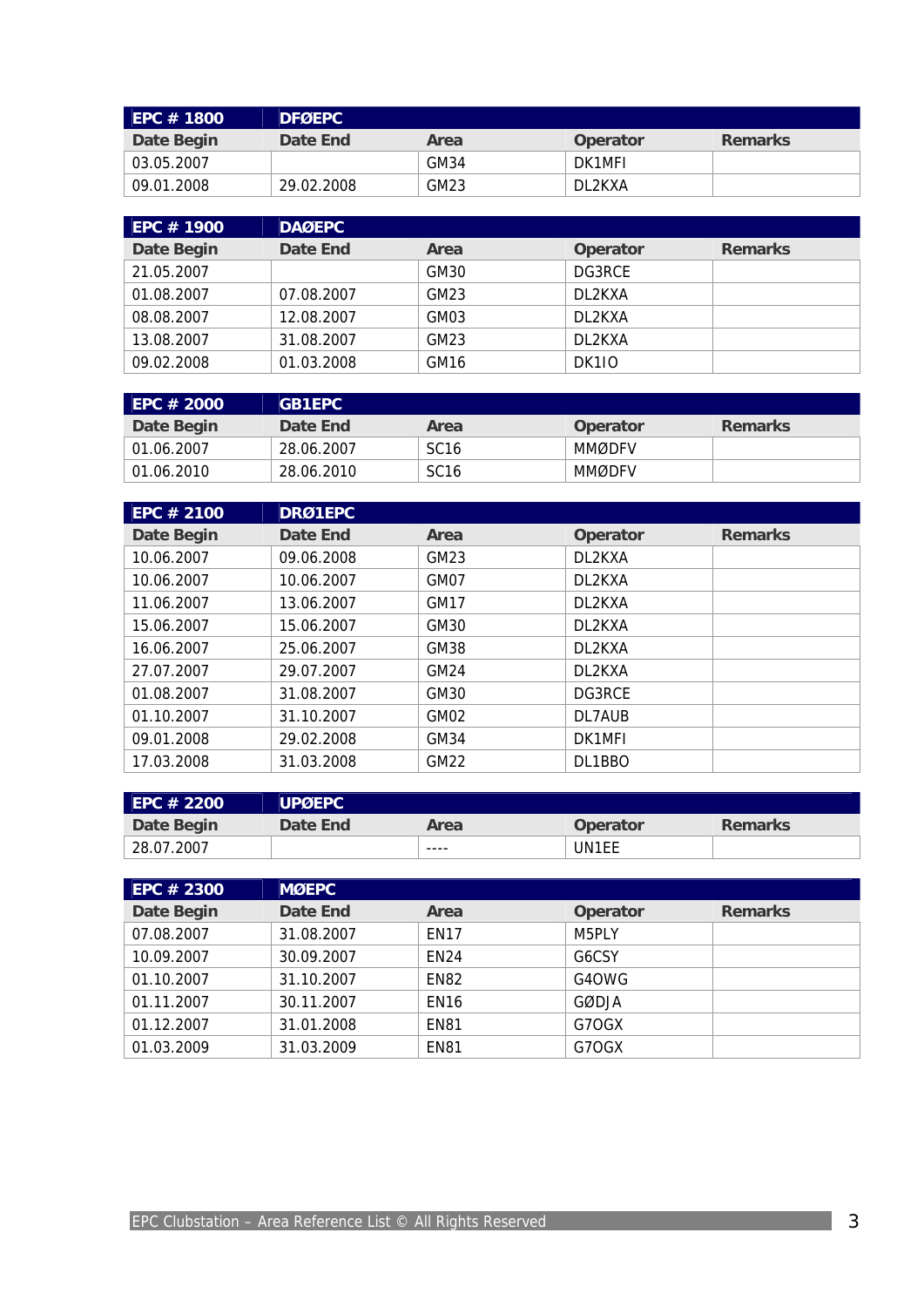| EPC # 2400 | <b>CT9EPC</b> |      |          |                |
|------------|---------------|------|----------|----------------|
| Date Begin | Date End      | Area | Operator | <b>Remarks</b> |
| 19.11.2007 | 25.11.2007    |      | CT3EE    |                |
| 03.12.2007 | 08.12.2007    |      | CT3EE    |                |
| 22.12.2007 | 27.12.2007    | ---- | CT3EE    |                |
| 11.01.2008 | 17.01.2008    | ---- | CT3EE    |                |
| 29.01.2008 | 03.02.2008    | ---- | CT3EE    |                |
| 11.02.2008 | 17.02.2008    |      | CT3EE    |                |
| 25.02.2008 | 02.03.2008    | ---- | CT3EE    |                |
| 17.03.2008 | 23.03.2008    |      | CT3EE    |                |

| EPC $#2500$ | <b>CO7EPC</b> |                 |          |                |
|-------------|---------------|-----------------|----------|----------------|
| Date Begin  | Date End      | Area            | Operator | <b>Remarks</b> |
| 02.11.2007  | 08.11.2007    | EU.PT.SA (PT14) | CT1BWU   |                |
| 15.11.2007  | 21.11.2007    | EU.PT.SA (PT14) | CT1BWU   |                |
| 25.05.2011  | 24.05.2012    | EU.PT.SA (PT14) | CT1BWU   |                |

| EPC # 2600 | <b>MIØEPC</b> |             |          |         |
|------------|---------------|-------------|----------|---------|
| Date Begin | Date End      | Area        | Operator | Remarks |
| 05.01.2008 |               | <b>NI07</b> | GI7OMY   |         |

| EPC # 2700 | <b>MXØEPC</b> |             |          |         |
|------------|---------------|-------------|----------|---------|
| Date Begin | Date End      | Area        | Operator | Remarks |
| 05.01.2008 |               | <b>EN17</b> | M5PLY    |         |

| EPC # 2800 | 9A1EPC     |                  |                 |                |
|------------|------------|------------------|-----------------|----------------|
| Date Begin | Date End   | Area             | <b>Operator</b> | <b>Remarks</b> |
| 08.01.2008 |            | CR21             | 9A3ZC           |                |
| 19.10.2009 | 14.02.2010 | CR06             | 9A9L            |                |
| 15.02.2010 |            | CR <sub>10</sub> | 9A2TN           |                |

| EPC # 2900            | <b>TMØEPC</b> |      |                 |                |
|-----------------------|---------------|------|-----------------|----------------|
| Date Begin            | Date End      | Area | <b>Operator</b> | <b>Remarks</b> |
| $^{\circ}$ 21.01.2008 | 03.02.2008    | FR17 | F4BKV           |                |

| EPC # 3000  | SY2EPC     |                  |                     |                |
|-------------|------------|------------------|---------------------|----------------|
| Date Begin  | Date End   | Area             | Operator            | <b>Remarks</b> |
| -22.02.2008 | 23.02.2008 | GR <sub>20</sub> | <b>SV2HRS</b>       |                |
| 17.05.2008  | 18.05.2008 | GR <sub>20</sub> | SV <sub>2</sub> HRS |                |

| EPC $# 3100$ | SX2EPC     |                  |                     |                |
|--------------|------------|------------------|---------------------|----------------|
| Date Begin   | Date End   | Area             | Operator            | <b>Remarks</b> |
| 19.04.2008   | 19.04.2008 | GR <sub>20</sub> | SV <sub>2</sub> HRS |                |
| 05.06.2010   | 05.06.2010 | GR <sub>20</sub> | SV <sub>2</sub> HRS |                |
| 12.06.2010   | 12.06.2010 | GR <sub>20</sub> | SV <sub>2</sub> HRS |                |
| 19.06.2010   | 19.06.2010 | GR <sub>20</sub> | SV <sub>2</sub> HRS |                |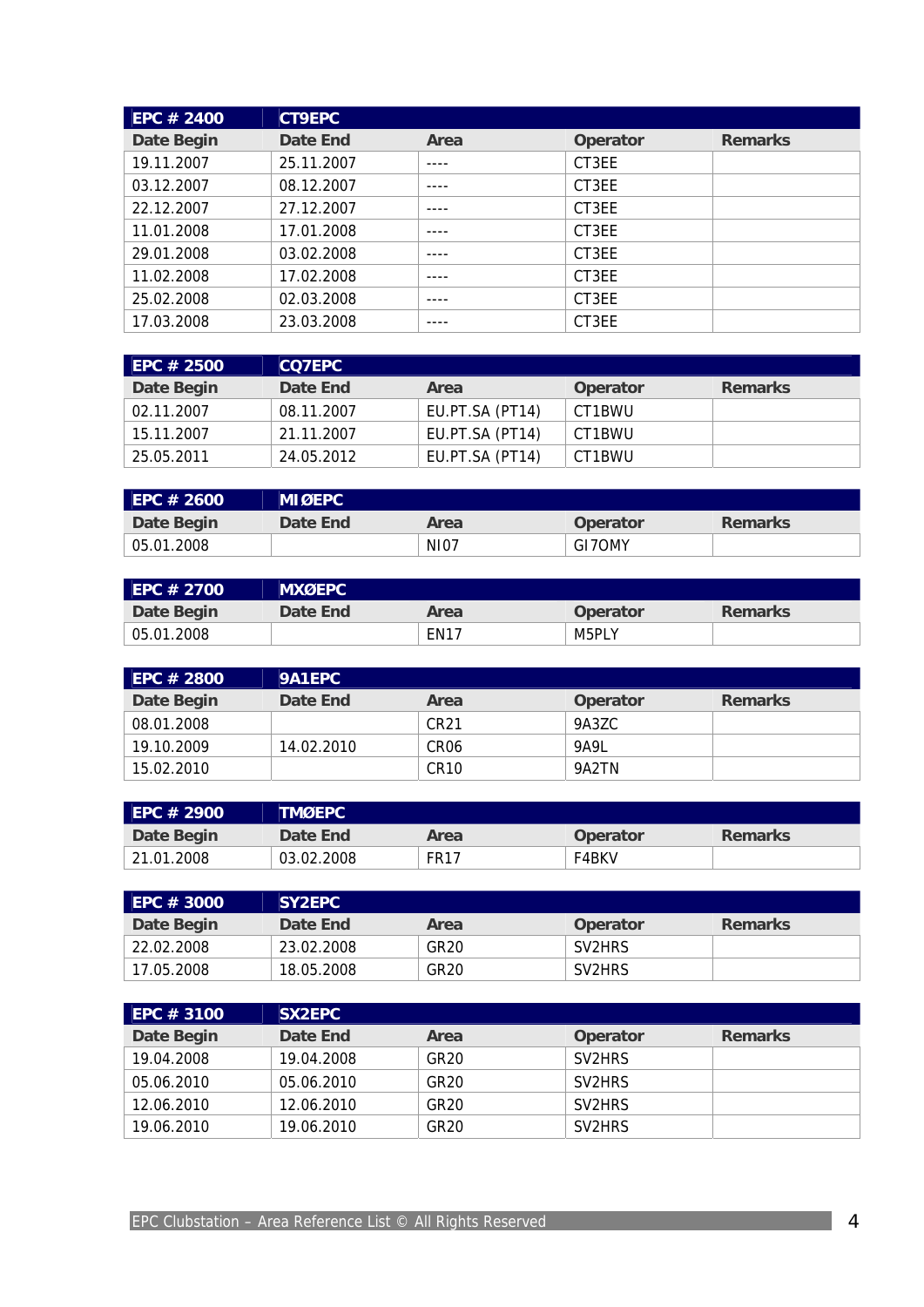| EPC # 3200 | SX8EPC     |      |                 |                |
|------------|------------|------|-----------------|----------------|
| Date Begin | Date End   | Area | Operator        | <b>Remarks</b> |
| 21.04.2008 | 04.05.2008 | GR43 | SV8GXC + SV8FCA |                |

| EPC # 3300                                           | <b>SX1EPC</b>                                        |                  |                                                                              |                |
|------------------------------------------------------|------------------------------------------------------|------------------|------------------------------------------------------------------------------|----------------|
| Date Begin                                           | Date End                                             | Area             | Operator                                                                     | <b>Remarks</b> |
| 26.05.2008                                           | 30.06.2008                                           | GR02-01          | SV8GXC, SV1EEX (except below<br>dates)                                       |                |
| 12.06.2008                                           | 12.06.2008                                           | GR02-02          | SV1GRN                                                                       |                |
| 16.06.2008                                           | 16.06.2008                                           | GR02-03          | SV8GXC, SW1JGW                                                               |                |
| 17.06.2008                                           | 17.06.2008                                           | GR02-02          | SV1GRN                                                                       |                |
| 19.06.2008                                           | 19.06.2008                                           | GR02-02          | SV1GRN                                                                       |                |
| 21.06.2008                                           | 21.06.2008                                           | GR02-04          | SV8GXC, SV1EEX, SW1JGW                                                       |                |
| 23.06.2008                                           | 23.06.2008                                           | GR02-03          | SV8GXC, SW1JGW                                                               |                |
| 24.06.2008                                           | 24.06.2008                                           | GR02-02          | SV1GRN                                                                       |                |
| 26.06.2008                                           | 26.06.2008                                           | GR02-02          | SV8GXC, SV1GRN                                                               |                |
| 28.06.2008                                           | 28.06.2008                                           | GR02-04          | SV8GXC, SV1EEX, SW1JGW                                                       |                |
| 30.06.2008                                           | 30.06.2008                                           | GR02-03          | SV8GXC, SW1JGW                                                               |                |
| 01.06.2010<br>10.06.2010<br>19.06.2010<br>28.06.2010 | 03.06.2010<br>12.06.2010<br>21.06.2010<br>30.06.2010 | GR <sub>02</sub> | SV8GXC, SV1BJW, SV1CDY, SV1DBY,<br>SV1EAG, SV1EGE, SV1GRN, SV1GYG,<br>SV1HAG |                |

| EPC # 3400            | <b>DNØEPC</b> |                  |                 |                |
|-----------------------|---------------|------------------|-----------------|----------------|
| Date Begin            | Date End      | Area             | <b>Operator</b> | <b>Remarks</b> |
| $^{\circ}$ 02.07.2008 |               | GM <sub>24</sub> | DO1ZHL          |                |

| EPC # 3500            | <b>W1EPC</b> |      |                    |         |
|-----------------------|--------------|------|--------------------|---------|
| Date Begin            | Date End     | Area | Operator           | Remarks |
| $^{\circ}$ 12.07.2008 |              | ---- | W <sub>1</sub> CDX |         |

| EPC # 3600 | <b>N4EPC</b> |      |                 |                |
|------------|--------------|------|-----------------|----------------|
| Date Begin | Date End     | Area | <b>Operator</b> | <b>Remarks</b> |
| 30.01.2009 |              | ---- | KU1T            |                |

| EPC # 3700' | <b>CS2EPC</b> |      |          |                |
|-------------|---------------|------|----------|----------------|
| Date Begin  | Date End      | Area | Operator | <b>Remarks</b> |
| 13.02.2009  | 31.03.2009    | PT14 | CT1BWU   |                |

| EPC # 3800 | <b>PA3ØEPC</b> |             |          |                |
|------------|----------------|-------------|----------|----------------|
| Date Begin | Date End       | Area        | Operator | <b>Remarks</b> |
| 28.03.2009 | 24.04.2009     | NI 12       | PA3GWH   |                |
| 01.11.2009 | 29.11.2009     | NI 12       | PA4JB    |                |
| 02.01.2010 | 30.01.2010     | <b>NL12</b> | PA4JB    |                |
| 02.06.2010 | 29.06.2010     | <b>NL12</b> | PA3GWH   |                |

| $EPC \# 3900$                                                     | <b>UE3EPC</b> |                  |               |                |
|-------------------------------------------------------------------|---------------|------------------|---------------|----------------|
| Date Begin                                                        | Date End      | Area             | Operator      | <b>Remarks</b> |
| 16.04.2009                                                        |               | FR <sub>13</sub> | RZ3FC & RU3FJ |                |
| 12.07.2009                                                        | 23.07.2009    | ER <sub>26</sub> |               |                |
| EPC Clubstation - Area Reference List $\odot$ All Rights Reserved |               |                  |               |                |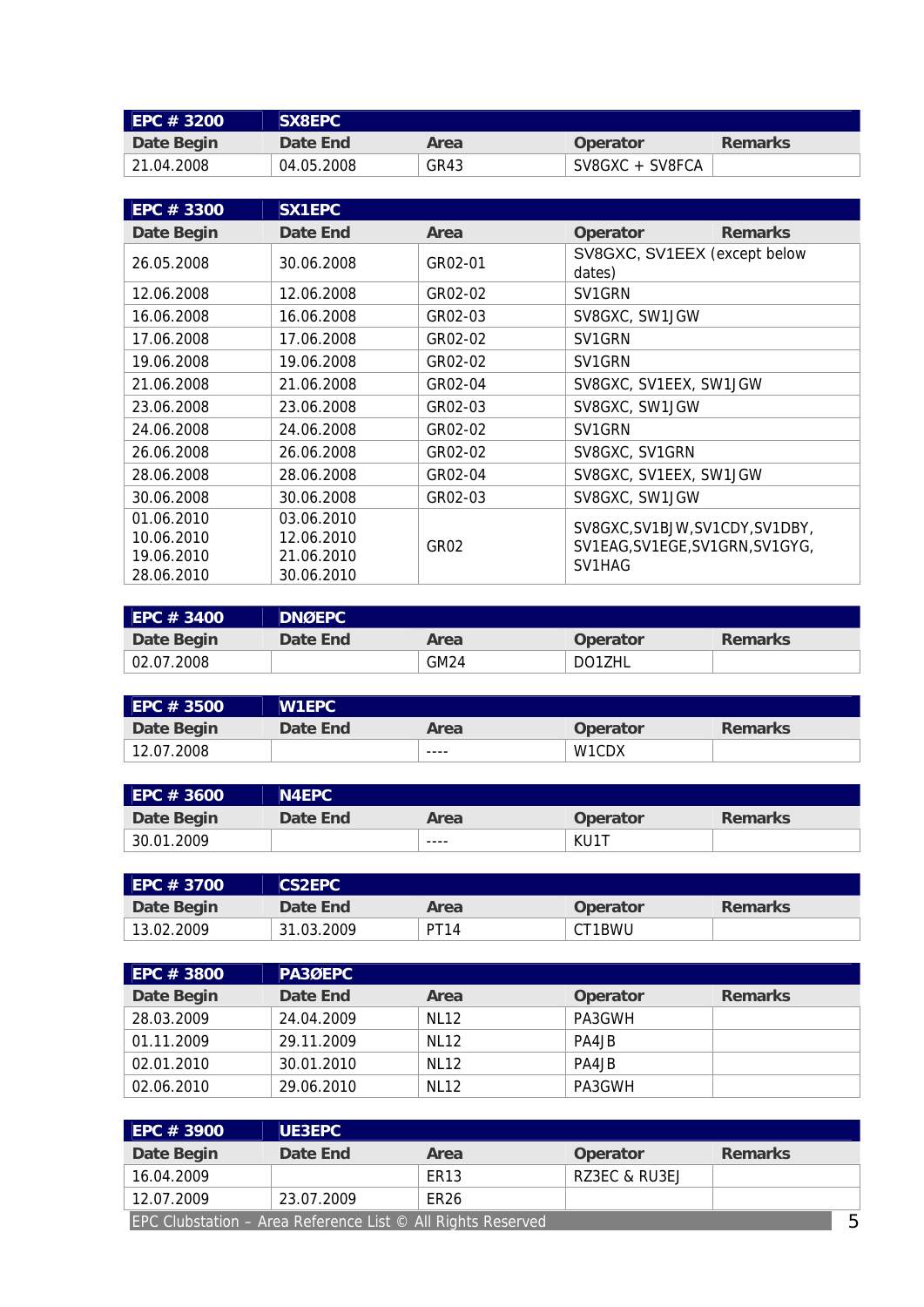| EPC $# 4000$          | <b>W5EPC</b> |           |                 |                |
|-----------------------|--------------|-----------|-----------------|----------------|
| Date Begin            | Date End     | Area      | <b>Operator</b> | <b>Remarks</b> |
| $^{\circ}$ 17.04.2009 |              | $- - - -$ | NØVPL           |                |

| <b>LEPC # 4100</b> | YO9EPC     |                  |          |                |
|--------------------|------------|------------------|----------|----------------|
| Date Begin         | Date End   | Area             | Operator | <b>Remarks</b> |
| 01.04.2009         | 31.12.2009 | RO41             | YO9BPX   |                |
| 21.01.2010         | 31.12.2010 | R <sub>041</sub> | YO9BPX   |                |
| 17.02.2011         | 17.02.2012 | RO41             | YO9BPX   |                |

| EPC $#$ 4200 | <b>MWØEPC</b> |                 |                 |                |
|--------------|---------------|-----------------|-----------------|----------------|
| Date Begin   | Date End      | Area            | <b>Operator</b> | <b>Remarks</b> |
| 07.05.2009   | 04.02.2010    | <b>WL18</b>     | MW6VHF          |                |
| 05.02.2010   |               | Various         | <b>MMØDFV</b>   |                |
| 11.06.2011   | 30.06.2011    | UK.WA.CM (WL06) | MWØMXT          |                |

| EPC # 4300' | <b>CO3EPC</b> |      |                 |         |
|-------------|---------------|------|-----------------|---------|
| Date Begin  | Date End      | Area | <b>Operator</b> | Remarks |
| 24.05.2009  | 28.05.2009    | ---- | CT3EE           |         |

| EPC # 4400 | K6EPC    |      |                 |                |
|------------|----------|------|-----------------|----------------|
| Date Begin | Date End | Area | <b>Operator</b> | <b>Remarks</b> |
| 06.06.2009 |          | ---- | W6DAW           |                |

| EPC # 4500 | EG2EPC     |             |                 |                |
|------------|------------|-------------|-----------------|----------------|
| Date Begin | Date End   | Area        | <b>Operator</b> | <b>Remarks</b> |
| 10.07.2009 | 18.07.2009 | SN22        | FC2AMN          |                |
| 15.08.2009 | 23.08.2009 | <b>SN22</b> | <b>FC2AMN</b>   |                |
| 01.06.2010 | 15.06.2010 | <b>SN22</b> | <b>FC2AMN</b>   |                |

| EPC $# 5000$ | EG1EPC     |                 |          |                |
|--------------|------------|-----------------|----------|----------------|
| Date Begin   | Date End   | Area            | Operator | <b>Remarks</b> |
| 12.07.2009   | 20.07.2009 | <b>SN04</b>     | EC2AMN   |                |
| 10.08.2009   | 14.08.2009 | <b>SN16</b>     | EA1LG    |                |
| 01.06.2011   | 15.06.2011 | ES.GA.PO (SN11) | EA1UY    |                |
| 15.06.2011   | 30.06.2011 | ES.AS.AV (SN01) | EA1AST   |                |

| EPC # 6000 | <b>MAØEPC</b> |                  |               |                 |
|------------|---------------|------------------|---------------|-----------------|
| Date Begin | Date End      | Area             | Operator      | <b>Remarks</b>  |
| 15.08.2009 | 30.11.2009    | SC <sub>16</sub> | <b>MMØDFV</b> |                 |
| 22.11.2009 | 22.11.2009    | SC <sub>29</sub> | <b>MMØDFV</b> | IO85ER, GMFF010 |

| EPC # 7000 | <b>YP6EPC</b> |                  |          |                |
|------------|---------------|------------------|----------|----------------|
| Date Begin | Date End      | Area             | Operator | <b>Remarks</b> |
| 07.09.2009 | 31.12.2009    | RO <sub>23</sub> | YO6AJI   |                |
| 23.05.2011 | 31.12.2011    | EU.RO.SB (RO23)  | YO6CVA   |                |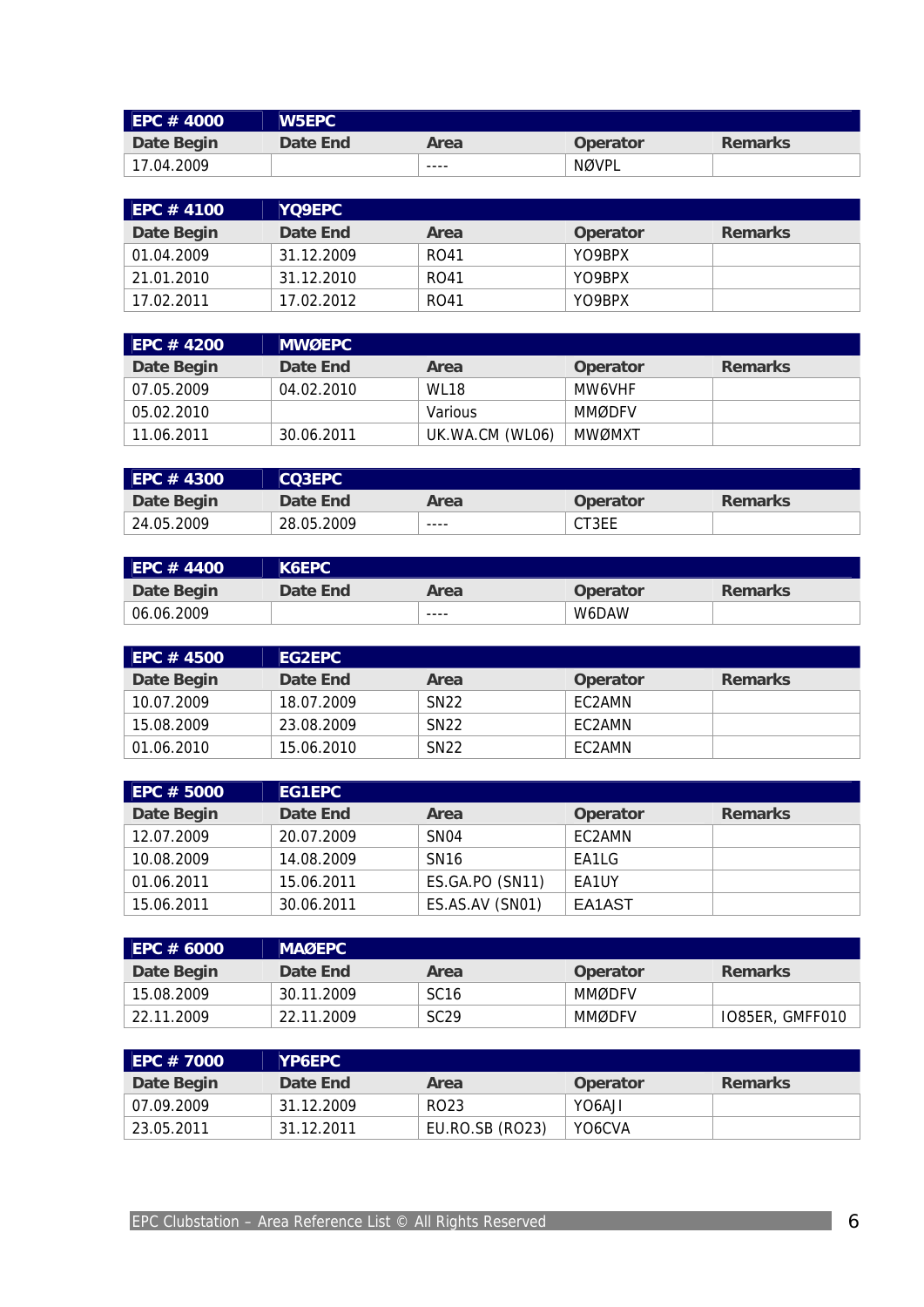| EPC # 8000               | <b>OZØEPC</b>                    |                  |               |                |
|--------------------------|----------------------------------|------------------|---------------|----------------|
| Date Begin               | <b>Date End</b>                  | Area             | Operator      | <b>Remarks</b> |
| 19.12.2009               |                                  | <b>DM09</b>      | OZ1HPS        |                |
|                          |                                  |                  |               |                |
| EPC # 9000               | <b>YR5EPC</b>                    |                  |               |                |
| Date Begin               | <b>Date End</b>                  | Area             | Operator      | <b>Remarks</b> |
| 04.01.2010               | 31.12.2010                       | <b>RO15</b>      | YO6AJI        |                |
|                          |                                  |                  |               |                |
| EPC # 10000              | <b>MTØEPC</b>                    |                  |               |                |
| <b>Date Begin</b>        | <b>Date End</b>                  | Area             | Operator      | <b>Remarks</b> |
| 01.06.2010               | 28.06.2010                       | BD01             | <b>MDØMAN</b> |                |
| EPC # 10600              | <b>GB8EPC</b>                    |                  |               |                |
| Date Begin               | <b>Date End</b>                  | Area             | Operator      | <b>Remarks</b> |
| 01.06.2010               | 28.06.2010                       | <b>EN22</b>      | G6XOU         |                |
|                          |                                  |                  |               |                |
| EPC # 10700              | <b>GB4EPC</b>                    |                  |               |                |
| Date Begin               | <b>Date End</b>                  | Area             | Operator      | <b>Remarks</b> |
| 01.06.2010               | 28.06.2010                       | <b>SC29</b>      | <b>GMØSDV</b> |                |
|                          |                                  |                  |               |                |
| EPC # 10800              | <b>GB5EPC</b>                    |                  |               |                |
| <b>Date Begin</b>        | <b>Date End</b>                  | Area             | Operator      | <b>Remarks</b> |
| 01.06.2010               | 28.06.2010                       | <b>EN56</b>      | <b>MØTLN</b>  |                |
|                          |                                  |                  |               |                |
| EPC # 10900              | <b>MCØEPC</b><br><b>Date End</b> |                  |               | <b>Remarks</b> |
| Date Begin<br>01.06.2010 |                                  | Area             | Operator      |                |
|                          | 28.06.2010                       | WL01             | <b>MMØDFV</b> |                |
| EPC # 11000              | <b>MHØEPC</b>                    |                  |               |                |
| Date Begin               | <b>Date End</b>                  | Area             | Operator      | <b>Remarks</b> |
| 01.06.2010               | 28.06.2010                       | BD <sub>02</sub> | <b>MJØSIT</b> |                |
|                          |                                  |                  |               |                |
| EPC # 11100              | <b>GB2EPC</b>                    |                  |               |                |
| <b>Date Begin</b>        | <b>Date End</b>                  | Area             | Operator      | <b>Remarks</b> |
| 01.06.2010               | 28.06.2010                       | <b>SC16</b>      | <b>GMØWRR</b> |                |
|                          |                                  |                  |               |                |
| EPC # 11200              | <b>GBØEPC</b>                    |                  |               |                |
| <b>Date Begin</b>        | <b>Date End</b>                  | Area             | Operator      | <b>Remarks</b> |
| 01.06.2010               | 28.06.2010                       | <b>SC15</b>      | <b>GMØIXO</b> |                |
|                          |                                  |                  |               |                |
| EPC # 11300              | <b>YR8EPC</b>                    |                  |               |                |
| Date Begin               | <b>Date End</b>                  | Area             | Operator      | <b>Remarks</b> |
| 01.03.2010               | 31.12.2010                       | <b>RO34</b>      | YO8CGR        |                |
|                          |                                  |                  |               |                |
| EPC # 11400              | <b>TM1EPC</b>                    |                  |               |                |
| Date Begin               | <b>Date End</b>                  | Area             | Operator      | <b>Remarks</b> |
| 21.01.2008               | 03.02.2008                       | FR.LO.GO (FR55)  | F6ECI         |                |
| 16.06.2011               | 30.06.2011                       | FR.LO.GO (FR55)  | F6ECI         |                |
|                          |                                  |                  |               |                |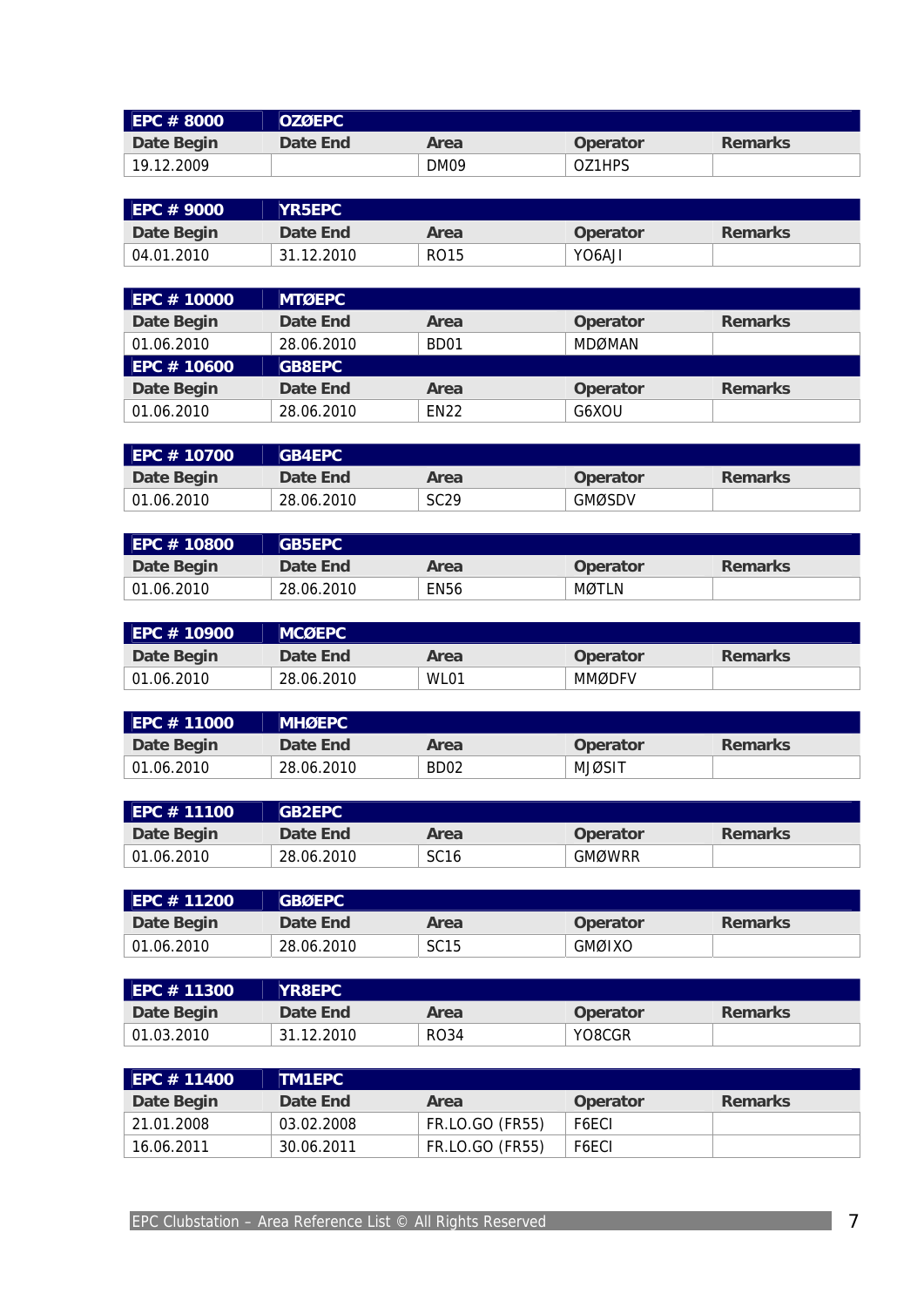| EPC # 11500 | <b>MPØEPC</b> |                  |                 |                |
|-------------|---------------|------------------|-----------------|----------------|
| Date Begin  | Date End      | Area             | <b>Operator</b> | <b>Remarks</b> |
| 01.06.2010  | 28.06.2010    | BD <sub>05</sub> | Various         |                |

| EPC # 11600           | <b>SNØEPC</b> |                 |          |         |
|-----------------------|---------------|-----------------|----------|---------|
| Date Begin            | Date End      | Area            | Operator | Remarks |
| $^{\circ}$ 19.02.2010 |               | PL.MA.PR (PL08) | SP5BHY   |         |

| EPC # 11700 | <b>S5ØEPC</b> |             |          |                |
|-------------|---------------|-------------|----------|----------------|
| Date Begin  | Date End      | Area        | Operator | <b>Remarks</b> |
| 19.02.2010  |               | <b>SL10</b> | S59DSC   |                |

| EPC # 11800 | LY1ØEPC  |      |                 |                |
|-------------|----------|------|-----------------|----------------|
| Date Begin  | Date End | Area | <b>Operator</b> | <b>Remarks</b> |
| 25.02.2010  |          | LT02 | LY3W            |                |

| EPC # 11900 | <b>OD5EPC</b> |      |                 |                |
|-------------|---------------|------|-----------------|----------------|
| Date Begin  | Date End      | Area | <b>Operator</b> | <b>Remarks</b> |
| 25.02.2010  |               | ---- | OD5NJ           |                |

| EPC # 12000                      | <b>GB6EPC</b> |                 |                 |                |
|----------------------------------|---------------|-----------------|-----------------|----------------|
| Date Begin                       | Date End      | Area            | <b>Operator</b> | <b>Remarks</b> |
| $^{\circ}$ 01.06.2010 $^{\circ}$ | 28.06.2010    | N <sub>19</sub> | GI8HXY          |                |

| EPC $#$ 12100 | EG3EPC     |                 |          |                |
|---------------|------------|-----------------|----------|----------------|
| Date Begin    | Date End   | Area            | Operator | <b>Remarks</b> |
| 01.06.2010    | 15.06.2010 | ES.CT.BA (SN24) | EB3JT    |                |
| 01.06.2011    | 15.06.2011 | ES.CT.LE (SN26) | EB3JT    |                |

| EPC # 12200 | <b>EH3EPC</b> |             |                 |                |
|-------------|---------------|-------------|-----------------|----------------|
| Date Begin  | Date End      | Area        | <b>Operator</b> | <b>Remarks</b> |
| 16.06.2010  | 30.06.2010    | <b>SN24</b> | EB3JT           |                |

| EPC # 12300           | <b>W4EPC</b> |      |          |                |
|-----------------------|--------------|------|----------|----------------|
| Date Begin            | Date End     | Area | Operator | <b>Remarks</b> |
| $^{\circ}$ 03.03.2010 |              | ---- | KK3C     |                |

| EPC # 12400                      | <b>LYØ4EPC</b> |      |          |                |
|----------------------------------|----------------|------|----------|----------------|
| Date Begin                       | Date End       | Area | Operator | <b>Remarks</b> |
| $^{\circ}$ 04.03.2010 $^{\circ}$ |                | LT06 | LY3BY    |                |

| EPC # 12500        | <b>PV7EPC</b> |      |              |                |
|--------------------|---------------|------|--------------|----------------|
| Date Begin         | Date End      | Area | Operator     | <b>Remarks</b> |
| $\vert$ 01.06.2010 | 30.06.2010    | ---- | <b>PS7DX</b> |                |

| EPC # 12600                                                      | EG6EPC     |                 |          |                |  |
|------------------------------------------------------------------|------------|-----------------|----------|----------------|--|
| Date Begin                                                       | Date End   | Area            | Operator | <b>Remarks</b> |  |
| 01.06.2010                                                       | 15.06.2010 | ES.BA.MA (SN40) | EA6DB    |                |  |
| 01.06.2011                                                       | 20.06.2011 | ES.BA.MA (SN40) | EA6DB    |                |  |
| 8<br>EPC Clubstation - Area Reference List © All Rights Reserved |            |                 |          |                |  |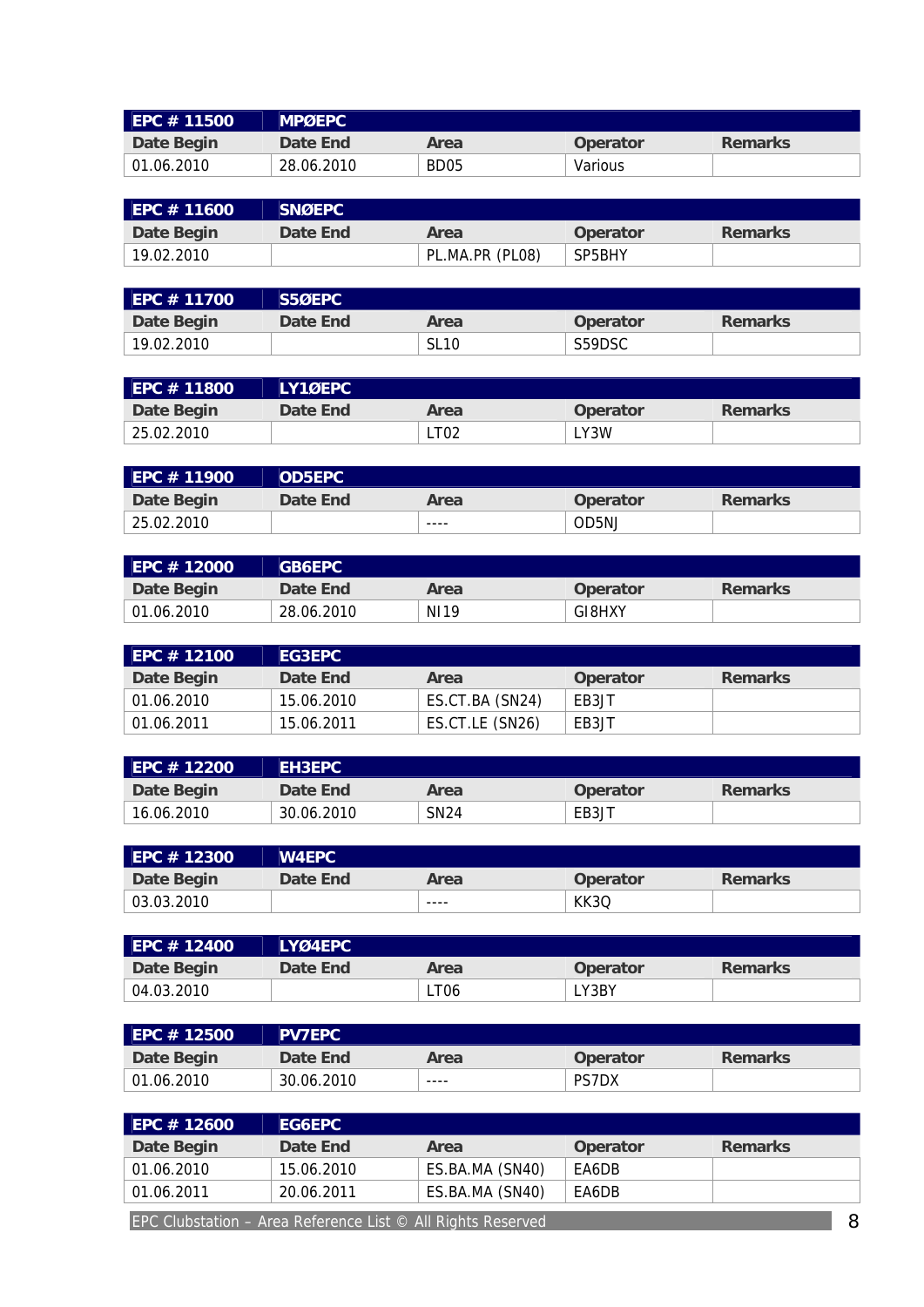| EPC # 12700 | <b>LEG7EPC</b> |                 |               |                |
|-------------|----------------|-----------------|---------------|----------------|
| Date Begin  | Date End       | Area            | Operator      | <b>Remarks</b> |
| 01.06.2010  | 15.06.2010     | ES.AN.SE (SN48) | EA7URS        |                |
| 15.06.2011  | 30.06.2011     | ES.AN.SE (SN48) | <b>FA7HHV</b> |                |

| EPC # 12800 | <b>EH1EPC</b> |                  |                 |                |
|-------------|---------------|------------------|-----------------|----------------|
| Date Begin  | Date End      | Area             | <b>Operator</b> | <b>Remarks</b> |
| 01.06.2010  | 15.06.2010    | SN <sub>06</sub> | EC1AAC          |                |

| EPC # 12900 | <b>EH2EPC</b> |             |          |                |
|-------------|---------------|-------------|----------|----------------|
| Date Begin  | Date End      | Area        | Operator | <b>Remarks</b> |
| 16.06.2010  | 30.06.2010    | <b>SN22</b> | EC2AMN   |                |

| EPC # 13000 | <b>PBØ4EPC</b> |                  |                 |         |
|-------------|----------------|------------------|-----------------|---------|
| Date Begin  | Date End       | Area             | <b>Operator</b> | Remarks |
| 01.06.2010  | 28.06.2010     | NL <sub>06</sub> | PA9CC           |         |

| EPC # 13100 | EG4EPC     |      |          |                |
|-------------|------------|------|----------|----------------|
| Date Begin  | Date End   | Area | Operator | <b>Remarks</b> |
| 01.06.2010  | 15.06.2010 | SN33 | EA4RCH   |                |

| EPC # 13200 | <b>PCØ4EPC</b> |                  |                 |         |
|-------------|----------------|------------------|-----------------|---------|
| Date Begin  | Date End       | Area             | <b>Operator</b> | Remarks |
| 01.06.2010  | 28.06.2010     | NL <sub>06</sub> | PA2NJC          |         |

| EPC # 13300 | <b>PAØ4EPC</b> |             |                 |         |
|-------------|----------------|-------------|-----------------|---------|
| Date Begin  | Date End       | Area        | <b>Operator</b> | Remarks |
| 01.06.2010  | 28.06.2010     | <b>NL11</b> | PA3EVY          |         |

| EPC # 13400      | III8EPC '  |      |               |                |
|------------------|------------|------|---------------|----------------|
| Date Begin       | Date End   | Area | Operator      | <b>Remarks</b> |
| $\pm 01.06.2010$ | 28.06.2010 | 'T64 | <b>IW8CGX</b> |                |

| $\overline{\phantom{1}}$ EPC $\#$ 13500 $\overline{\phantom{1}}$ | <b>EN1EPC</b> |                 |                    |                |
|------------------------------------------------------------------|---------------|-----------------|--------------------|----------------|
| Date Begin                                                       | Date End      | Area            | Operator           | <b>Remarks</b> |
| 01.05.2010                                                       |               | UR05            | UR4EYA             |                |
| 06.06.2011                                                       | 08.06.2011    | UA.ZP.MB (UR15) | UR <sub>4</sub> OX |                |

| <b>LEPC # 13600</b> | EG5EPC     |                 |          |                |
|---------------------|------------|-----------------|----------|----------------|
| Date Begin          | Date End   | Area            | Operator | <b>Remarks</b> |
| 01.06.2010          | 20.06.2010 | ES.VA.AL (SN36) | EA5FL    |                |
| 15.06.2011          | 30.06.2011 | ES.VA.AL (SN36) | EA5FL    |                |

| l EPC # 13700 | <b>LEH7EPC</b> |                 |          |                |
|---------------|----------------|-----------------|----------|----------------|
| Date Begin    | Date End       | Area            | Operator | <b>Remarks</b> |
| 01.06.2010    | 30.06.2010     | ES.AN.MA (SN47) | EA7URM   |                |
| 01.06.2011    | 20.06.2011     | ES.AN.MA (SN47) | EA7URM   |                |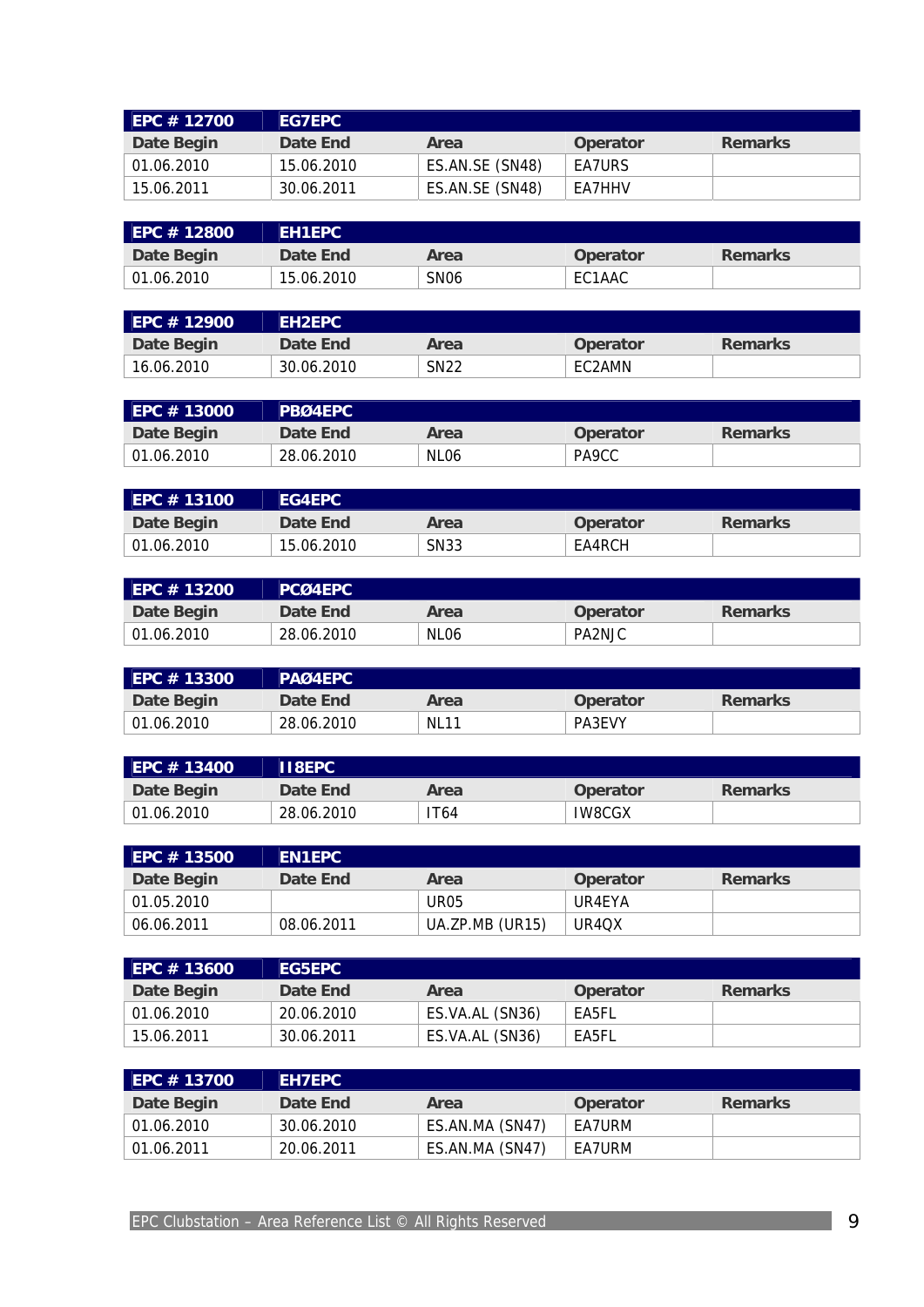| EPC # 13800 | E7ØEPC     |             |          |                |
|-------------|------------|-------------|----------|----------------|
| Date Begin  | Date End   | Area        | Operator | <b>Remarks</b> |
| 10.05.2010  |            | <b>BG12</b> | E78CB    |                |
| 26.06.2010  | 30.06.2010 | <b>BG12</b> | E77M     |                |

| EPC # 13900 | E73EPC   |             |                 |         |
|-------------|----------|-------------|-----------------|---------|
| Date Begin  | Date End | Area        | <b>Operator</b> | Remarks |
| 10.05.2010  |          | <b>BG12</b> | E78CB           |         |

| EPC # 14000 | <b>EH5EPC</b> ' |                 |          |                |
|-------------|-----------------|-----------------|----------|----------------|
| Date Begin  | Date End        | Area            | Operator | <b>Remarks</b> |
| 01.06.2010  | 20.06.2010      | <b>SN37</b>     | EA5GZY   |                |
| 01.06.2011  | 15.06.2011      | ES.VA.AL (SN36) | EA5FL    |                |

| EPC # 14100                      | <b>ZS6EPC</b> |      |                 |                |
|----------------------------------|---------------|------|-----------------|----------------|
| Date Begin                       | Date End      | Area | <b>Operator</b> | <b>Remarks</b> |
| $^{\circ}$ 01.06.2010 $^{\circ}$ | 20.06.2010    |      | ZS6GRL          |                |

| EPC # 14200 | <b>UP6EPC</b> |      |          |                |
|-------------|---------------|------|----------|----------------|
| Date Begin  | Date End      | Area | Operator | <b>Remarks</b> |
| 18.05.2010  |               |      | UN7TDB   |                |

| EPC # 14300 | <b>UOØEPC</b> |      |          |                |
|-------------|---------------|------|----------|----------------|
| Date Begin  | Date End      | Area | Operator | <b>Remarks</b> |
| 18.05.2010  |               |      | UNØGL    |                |
| 01.06.2011  | 30.06.2011    |      | UNØGL    |                |

| EPC # 14400 | UQ1EPC     |      |          |                |
|-------------|------------|------|----------|----------------|
| Date Begin  | Date End   | Area | Operator | <b>Remarks</b> |
| 18.05.2010  |            |      | UN7OCC   |                |
| 01.06.2011  | 30.06.2011 |      | UN7OCC   |                |

| EPC # 14500 | <b>UO2EPC</b> |      |          |                |
|-------------|---------------|------|----------|----------------|
| Date Begin  | Date End      | Area | Operator | <b>Remarks</b> |
| 18.05.2010  |               |      | UN8GZ    |                |
| 01.06.2011  | 30.06.2011    |      | UN8GZ    |                |

| EPC # 14600 | <b>UO5EPC</b> |      |          |                |
|-------------|---------------|------|----------|----------------|
| Date Begin  | Date End      | Area | Operator | <b>Remarks</b> |
| 18.05.2010  |               |      | UN8GC    |                |
| 01.06.2011  | 30.06.2011    |      | UN8GC    |                |

| EPC # 14700 | <b>UO3EPC</b> |      |          |                |
|-------------|---------------|------|----------|----------------|
| Date Begin  | Date End      | Area | Operator | <b>Remarks</b> |
| 18.05.2010  |               |      | UN6GD    |                |
| 01.06.2011  | 30.06.2011    |      | UN2G     |                |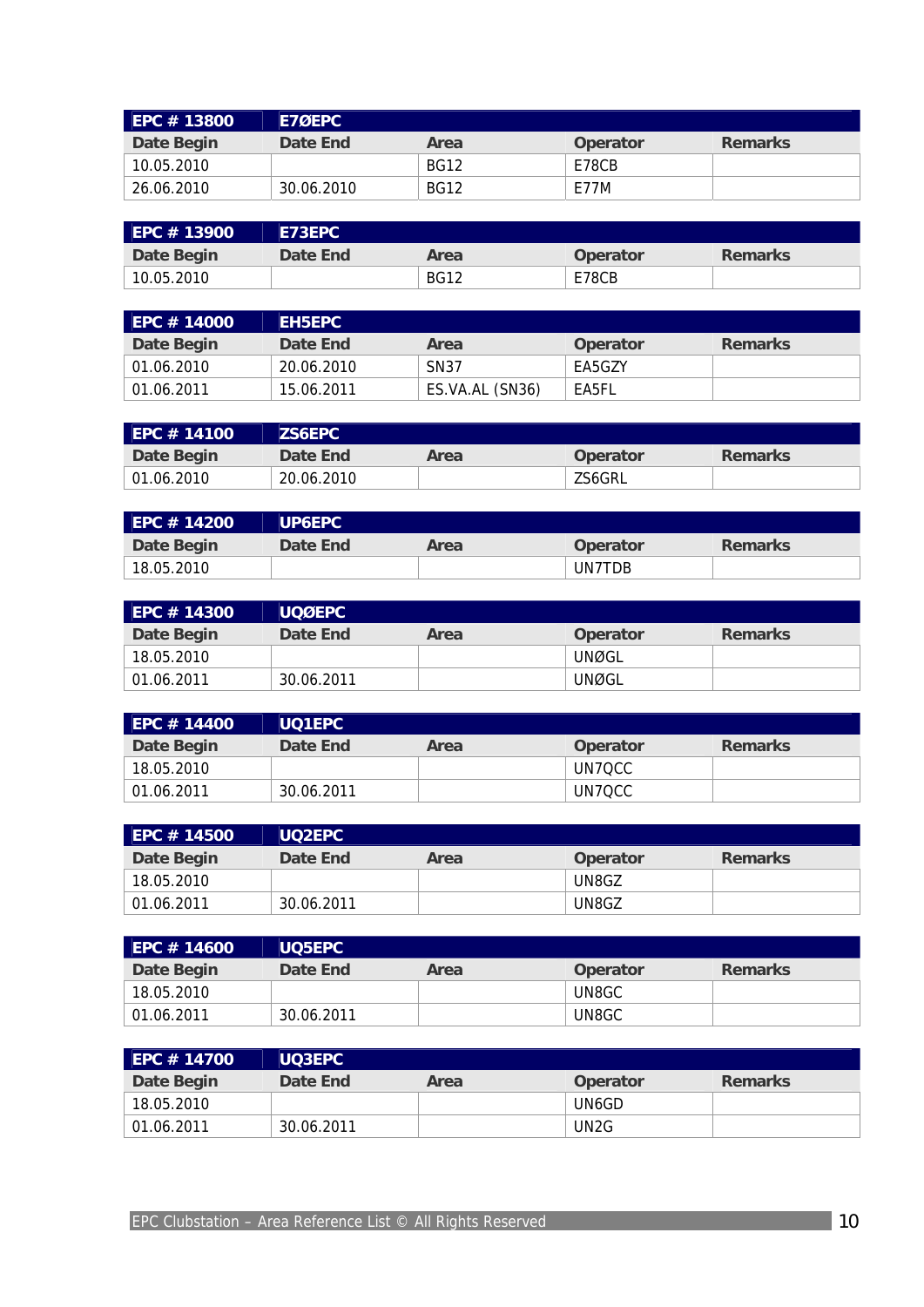| EPC # 14800 | UPØ4EPC  |      |                 |                |
|-------------|----------|------|-----------------|----------------|
| Date Begin  | Date End | Area | <b>Operator</b> | <b>Remarks</b> |
| 18.05.2010  |          |      | UN1L            |                |

| EPC # 14900 | <b>UP1EPC</b> |      |                 |                |
|-------------|---------------|------|-----------------|----------------|
| Date Begin  | Date End      | Area | <b>Operator</b> | <b>Remarks</b> |
| 18.05.2010  |               |      | UN9M            |                |

| EPC # 15000 | <b>UP2EPC</b> |      |                 |         |
|-------------|---------------|------|-----------------|---------|
| Date Begin  | Date End      | Area | <b>Operator</b> | Remarks |
| 18.05.2010  |               |      | UN7DA           |         |

| EPC # 15100 | <b>UP4EPC</b> |      |          |                |
|-------------|---------------|------|----------|----------------|
| Date Begin  | Date End      | Area | Operator | <b>Remarks</b> |
| 18.05.2010  |               |      | UN7TW    |                |

| l EPC # 15200 | UP5EPC   |      |          |                |
|---------------|----------|------|----------|----------------|
| Date Begin    | Date End | Area | Operator | <b>Remarks</b> |
| 18.05.2010    |          |      | UN7ON    |                |

| EPC # 15300 | <b>UP7EPC</b> |      |          |         |
|-------------|---------------|------|----------|---------|
| Date Begin  | Date End      | Area | Operator | Remarks |
| 18.05.2010  |               |      | UN7TAE   |         |

| EPC # 15400  | <b>UP8EPC</b> |      |                   |                |
|--------------|---------------|------|-------------------|----------------|
| Date Begin   | Date End      | Area | Operator          | <b>Remarks</b> |
| ່ 18.05.2010 |               |      | UN <sub>5</sub> C |                |

| EPC # 15500 | UP9EPC   |      |                 |                |
|-------------|----------|------|-----------------|----------------|
| Date Begin  | Date End | Area | <b>Operator</b> | <b>Remarks</b> |
| 18.05.2010  |          |      | UN7TGO          |                |

| EPC # 15600 | <b>UP3EPC</b> |      |                 |         |
|-------------|---------------|------|-----------------|---------|
| Date Begin  | Date End      | Area | <b>Operator</b> | Remarks |
| 18.05.2010  |               |      | UN8GZ           |         |

| EPC # 15700 | <b>JT1EPC</b> |      |          |                |
|-------------|---------------|------|----------|----------------|
| Date Begin  | Date End      | Area | Operator | <b>Remarks</b> |
| 21.05.2010  |               |      | JT1DN    |                |

| EPC # 15800 | <b>DRØ4EPC</b> |                 |          |                |
|-------------|----------------|-----------------|----------|----------------|
| Date Begin  | Date End       | Area            | Operator | <b>Remarks</b> |
| 01.06.2010  | 14.06.2010     | DE.BB.BH (GM03) | DI 1RMW  |                |
| 15.06.2010  | 30.06.2010     | DE.SA.ST (GM23) | DL2KXA   |                |

| EPC # 15900 | <b>EH4EPC</b> |      |          |         |  |
|-------------|---------------|------|----------|---------|--|
| Date Begin  | Date End      | Area | Operator | Remarks |  |
| 16.06.2010  | 30.06.2010    | SN33 | EA4EO    |         |  |

EPC Clubstation – Area Reference List © All Rights Reserved 11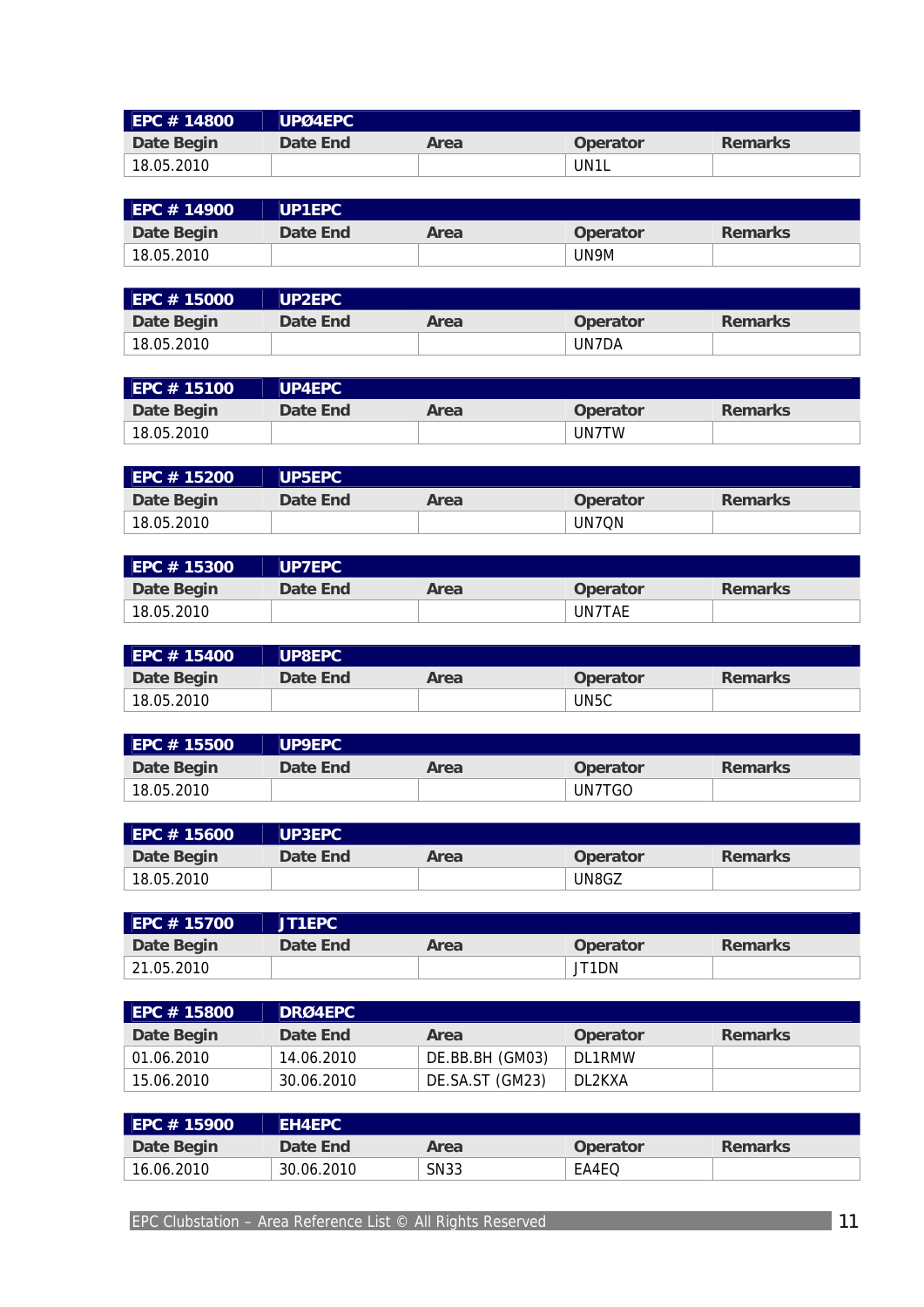| EPC # 16000   SY1EPC     |                          |      |                                        |                |
|--------------------------|--------------------------|------|----------------------------------------|----------------|
| Date Begin               | Date End                 | Area | <b>Operator</b>                        | <b>Remarks</b> |
| 04.06.2010<br>13.06.2010 | 06.06.2010<br>15.06.2010 | GR02 | SV8GXC, SV1BJW, SV1CDY, SV1DBY,        |                |
| 22.06.2010               | 24.06.2010               |      | SV1EAG, SV1EGE, SV1GRN, SV1GYG, SV1HAG |                |

| EPC # 16100   J41EPC |            |                  |                                                                           |                |
|----------------------|------------|------------------|---------------------------------------------------------------------------|----------------|
| Date Begin           | Date End   | Area             | Operator                                                                  | <b>Remarks</b> |
| 07.06.2010           | 09.06.2010 |                  |                                                                           |                |
| 16.06.2010           | 18.06.2010 | GR <sub>02</sub> | SV8GXC, SV1BJW, SV1CDY, SV1DBY,<br>SV1EAG, SV1EGE, SV1GRN, SV1GYG, SV1HAG |                |
| 25.06.2010           | 27.06.2010 |                  |                                                                           |                |

| EPC # 16200 | <b>OK5EPC</b> |                 |                 |                |
|-------------|---------------|-----------------|-----------------|----------------|
| Date Begin  | Date End      | Area            | <b>Operator</b> | <b>Remarks</b> |
| 07.06.2010  | 06.06.2015    | CZ.KA.KV (CZ02) | OK1AW           |                |
| 01.06.2011  | 30.06.2011    | CZ.KA.SO (CZ02) | OK1KM           |                |

| EPC $#$ 16300 | EX1EPC     |      |          |                |
|---------------|------------|------|----------|----------------|
| Date Begin    | Date End   | Area | Operator | <b>Remarks</b> |
| 19.06.2010    | 30.06.2010 |      | EX8AB    |                |

| l EPC # 16400 | SX4EPC     |                 |          |         |
|---------------|------------|-----------------|----------|---------|
| Date Begin    | Date End   | Area            | Operator | Remarks |
| 09.10.2010    | 10.10.2010 | EU.GR.LS (GR29) | SV4ILY   |         |

| EPC # 16500 | 3ZØEPC <sup>'</sup> |                 |          |                |
|-------------|---------------------|-----------------|----------|----------------|
| Date Begin  | Date End            | Area            | Operator | <b>Remarks</b> |
| 19.02.2011  |                     | PL.ZP.SC (PL01) | SP1EG    |                |

| EPC # 16600           | <b>OR5EPC</b> |                 |          |         |
|-----------------------|---------------|-----------------|----------|---------|
| Date Begin            | Date End      | Area            | Operator | Remarks |
| $^{\circ}$ 05.04.2011 |               | BE.VB.HV (BE10) | ON4KV    |         |

| EPC # 16700           | 5P1EPC   |                 |                 |                |
|-----------------------|----------|-----------------|-----------------|----------------|
| Date Begin            | Date End | Area            | <b>Operator</b> | <b>Remarks</b> |
| $^{\circ}$ 15.04.2011 |          | DK.SD.ES (DM09) | OZ5ESB          |                |

| EPC # 16800 | <b>IMRØEPC</b> |         |          |                |
|-------------|----------------|---------|----------|----------------|
| Date Begin  | Date End       | Area    | Operator | <b>Remarks</b> |
| 29.04.2011  | 09.05.2011     | various | various  |                |

| EPC # 16900 | <b>YTØEPC</b> |                 |          |                |
|-------------|---------------|-----------------|----------|----------------|
| Date Begin  | Date End      | Area            | Operator | <b>Remarks</b> |
| 01.06.2011  | 30.06.2011    | RS.VO.ZR (VO05) | YT7WA    |                |

| <b>LEPC # 17000</b> | <b>IOH3EPC</b> 1 |                 |                    |         |
|---------------------|------------------|-----------------|--------------------|---------|
| Date Begin          | Date End         | Area            | Operator           | Remarks |
| 10.05.2011          | 31.05.2016       | FI.KH.FO (FL04) | OH <sub>3</sub> DP |         |